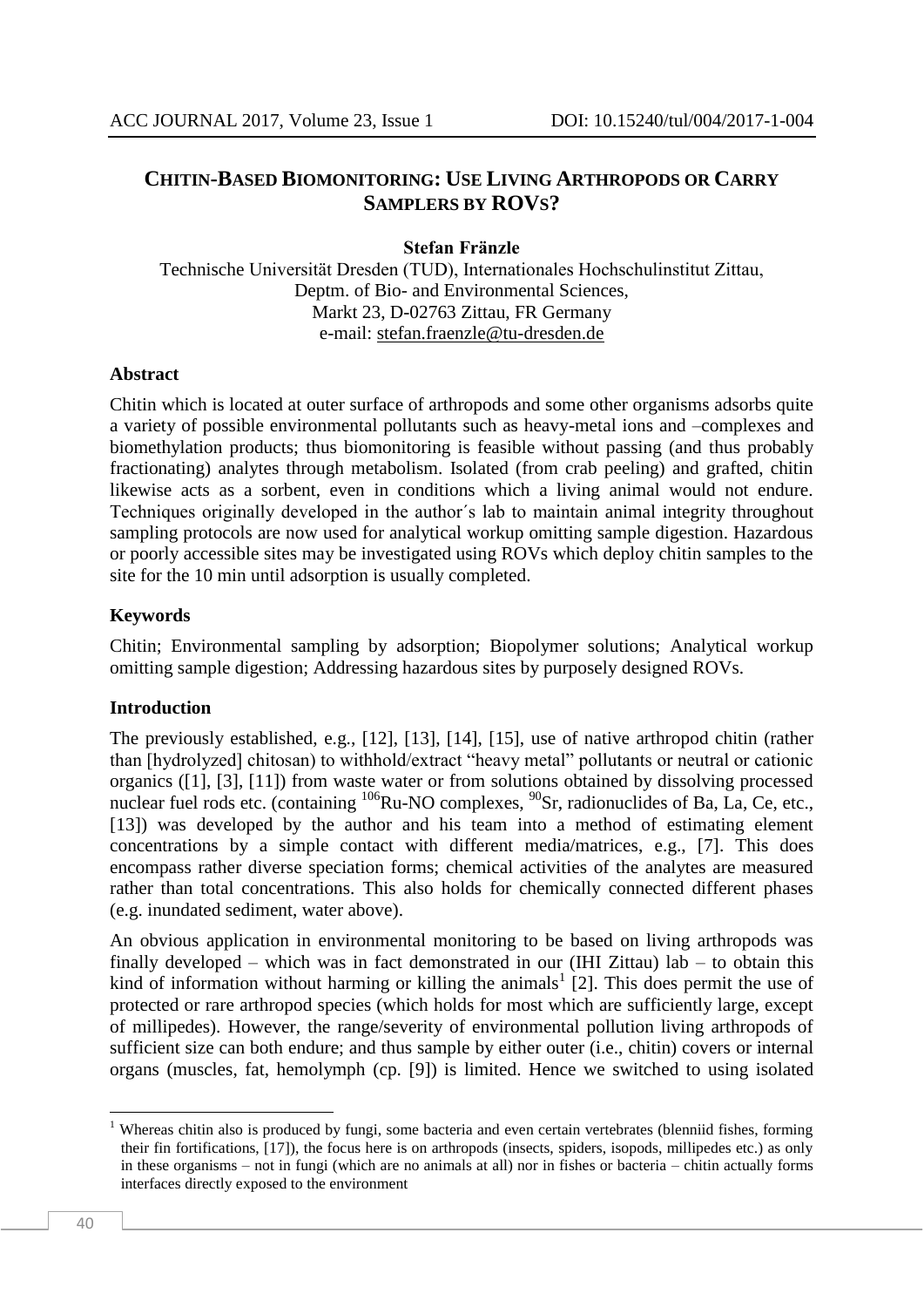chitin grafted on glass slides and we are currently developing devices for location of samples without humans being directly involved in sampling, thus enabling safe studies of hazardous imminent disaster sites, active volcanoes and their vents or in the deep ocean.

# **1 Materials and Methods**

- Living field crickets (*Gryllus assimilis*) (obtained from a local pet shop, intended as food for reptiles, spiders, large fishes, etc.),
- Chitin flakes from peeled marine crab *Pandalus borealis* (Sigma-Aldrich), checked for background levels of many metals in our lab by digestion, ICP-MS,
- Metal-free glue to be photohardened by violet or UV light to attach chitin to glass slides or other supports (Solacor™),
- Dimethyl formamide 99.8%, water-free, certified for trace metal contents (Sigma-Aldrich),
- Lithium perchlorate anhydrous, "battery-grade", certified for trace metal contents (Sigma-Aldrich),
- Strongly acidic cation exchanger Amberlite H-120, either employed in its native state or pre-treated by
- tris-n-butyl amine (both Sigma-Aldrich),
- dilute (1%) nitric acid (Merck Suprapur<sup>TM</sup>, diluted with deionized water),
- several salts and minerals representing more or less insoluble forms of chemical elements such as Be, Al, Pb, Mn, Fe, Co, Cu, Zn, Cd, Pb, REEs, like beryl, *Schalenblende* (a layered Zn/Cd- and Fe/Pb sulfide from Poland), chalcopyrite, La2O3, LaCoSr ferrite, mixed (Ce, REE´) oxides or anhydrous CoCl2 (diverse mineral vendors, Sigma-Aldrich),
- microscope glass slides,
- nylon<sup>™</sup> mesh bags for keeping mixed sample arrays (Fig.1) or retaining the ion exchanger resin.

Besides the data reported by vendors, all the items were analyzed for metal contents in this lab too.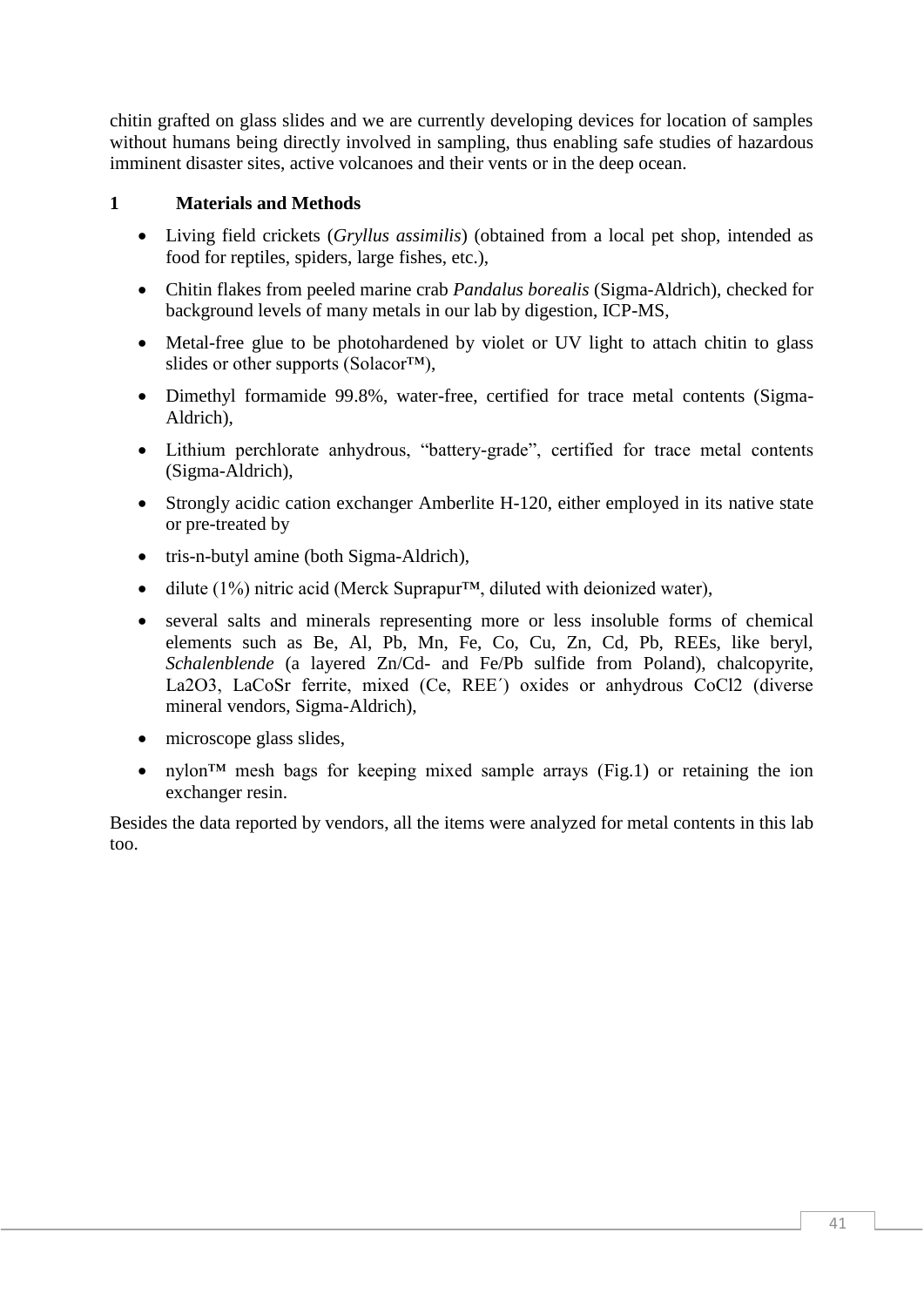

*Source: Photo courtesy of G. Kosior, Poland 2015*

*Fig. 1: A mesh bag containing dried (thermally devitalized) aquatic moss (right, green) and a glass slide partly covered by chitin (left) for comparative studies of metal retention. Whereas lab experiments showed that adsorption was essentially completed to equilibrium within 10 min except for very high levels of humic acids, these assemblies were exposed to water (a mountain creek in Poland) for periods up to 15 days, assuring constancy of metal levels measured except for two cases of ongoing photochemical deposition (U, Ag) and surface decomposition upon the longest expositions.*

## **2 Properties of Chitin**

Chitin retains a couple of quite different chemical species to which it is exposed from either gas-, aq., organic solvent- or solid phases ([13], [14], [1], [2], [3], Schieritz & Fränzle 2014, unpublished work). Experiments on vertical migration of adsorbed metals into the deeper chitin layers showed [8] that in some divalent cations (Cu, Ni, Pb) substantial parts of total analyte inventory are retained in the uppermost, probably air-oxidized 2 um-layer of chitin, with only the remainder passing on to form a more or less distinctive diffusion front whereas most make their way to deeper layers of chitin completely. Primary investigations on crab chitin from Pandalus borealis showed that except for Al, Fe and Ti background levels<sup>2</sup> of chitin used were very low, owing to the minute solubilities of most "heavy metals" other than Mo, Cr in conditions of oxygenated sea water ( $pH = 8.2$ ). This improves the possible sensitivity of detection of the very analytes in environmental samples.

 $\overline{c}$ Levels of As detected in such environmental samples from quite diverse sites in Mongolia suggest a fairly highly As pollution (Fränzle et al., to be published); whereas quaternary arsonium salts such as arsenobetaine or tertiary arsine oxides are quite typical in marine crustaceans [10], the actual As background in the employed chitin is very low.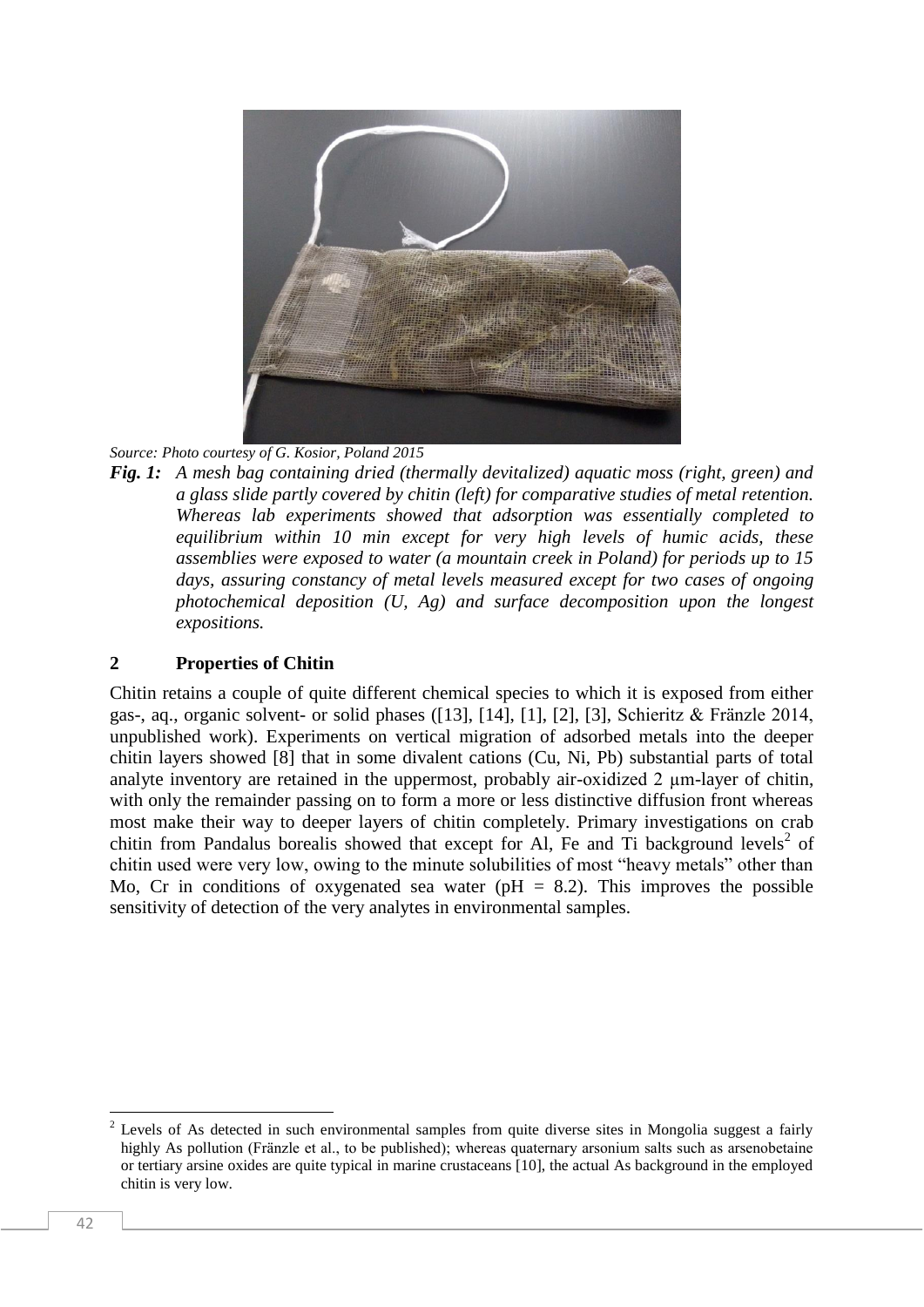

*Source: [16] Fig. 2: Structure of chitin*



*Source: [7]*

*Fig. 3: Probable binding sites and –modes of metal cations (orange sphere) and H-bonding anions (green cylinder, meant to symbolize e.g. cyanide). Complexation to carboxamides mainly operates via O rather than amide N.*

Adsorption of organometal compounds like  $Pn(CH_3)$ <sub>3</sub> (Pn = Sb or Bi) or homoleptic metal carbonyls ( $M = fe$ , Mo, or W) which both occur in landfill and sewage gases ([5], [6]) was investigated, including additions of oxidants like iodine or  $O_2/Co(II)$ amino acid complexcombinations (which modify [likely enhance] binding properties by formation of oxospecies or of  $[M(CO)_nI_x]^+$  or  $Me_3PnI^+$  ions, to understand the effects of oxygenation by soilborne exoperoxygenases produced by fungi and bacteria. However, corresponding effects were not observed unless for unrealistically high substrate levels (Schieritz & Fränzle 2014, unpublished work). Preliminary data indicate that with  $[Mo(CO)<sub>6</sub>]$  saturation is reached at about the level detected in landfill gases ( $\approx$  1ppbv, see [5]). Substantial parts of it can be thermally desorbed in a headspace system and retrieved/identified in a GC/MS setup.

### **3 Obtaining Samples by Grafted Chitin and Processing Them**

The procedure of sampling was described elsewhere; thus we may restrict to some brief outline here:

After exposition of the chitin surface (bright spot in left part of Fig. 1) to water, air or wet sediment, a concentrated solution (1.6 M/kg) of  $LiClO<sub>4</sub>$  in DMF is pipetted on the chitin surface (about 0.1 ml/cm<sup>2</sup> of chitin), dissolving the uppermost layer in  $\overline{DMF/Li}^+$  medium, but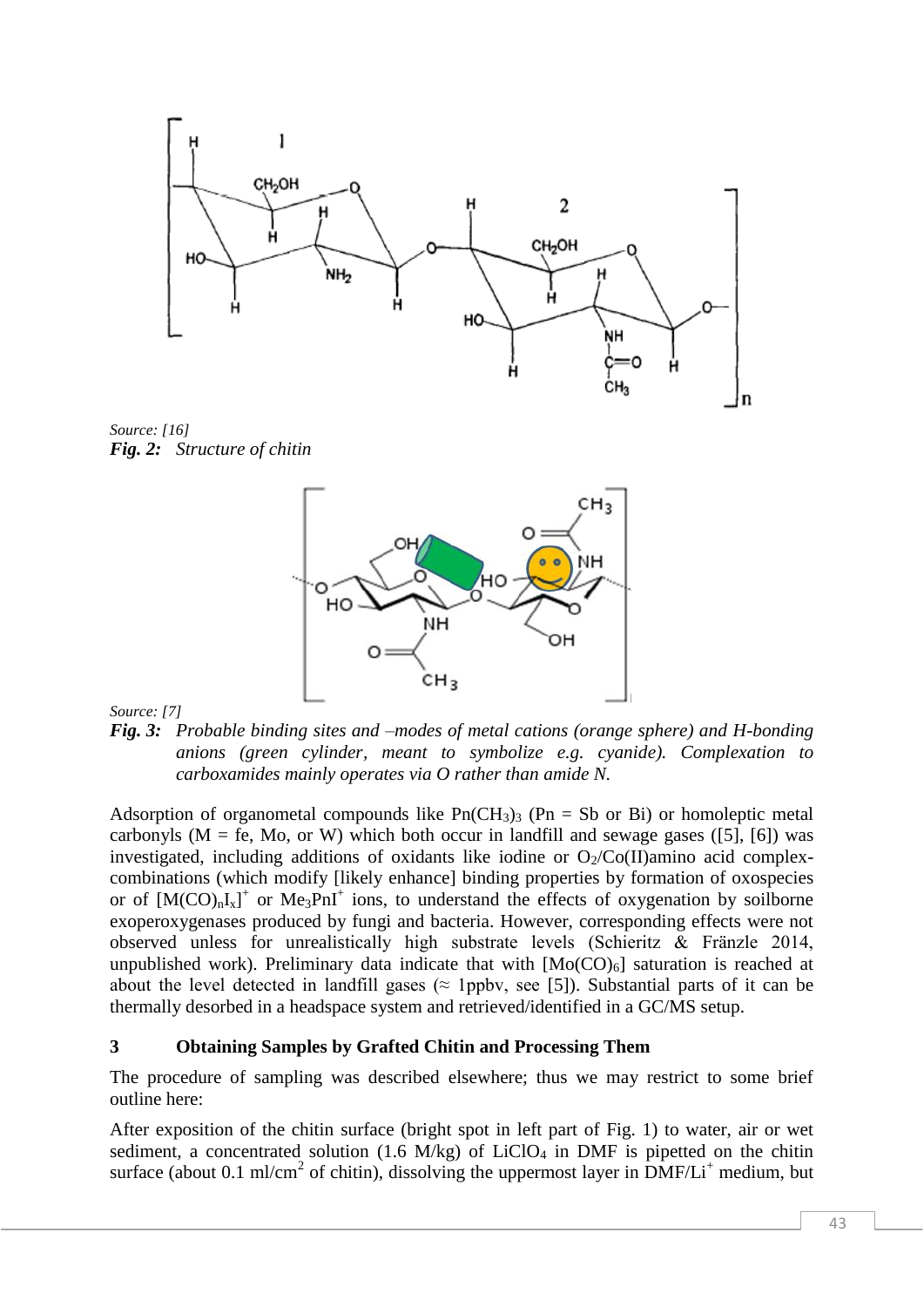not possible metal-containing particles<sup>3</sup> adhering to the surface. For multiple ablations, this procedure is repeated up to eight times providing almost planar dissolution of layers some 2 µm thick in each case [8] to pinpoint how deep certain metals have migrated by diffusion. But it is likewise feasible to take eight times this amount and remove some 15 µm of chitin at once (T. Gebauer 2016, oral communication). Then the solution – still adhering to chitin – is exposed to a small bag containing a cation exchanger resin (300 mg) for 45 s to absorb the metal ions from the metalated chitin solution. Either the polymeric arenesulfonate resin is applied in its native protonated form or after treatment by tributyl amine in  $CH<sub>3</sub>OH$ , the tributylammonium form can be used. After fixation to ion exchanger, the bag is immersed into 1% nitric acid pumped through it by a syringe several times to unload the ion exchanger. Additionally, this procedure will release metal ions still adhering to chitin as binding to the polymer stops at pH << 3.

### **4 Results**

Large sets of data already or to be published elsewhere ([8], Fränzle, Kosior et al. 2017) show that very different analytical items can be transferred/retrieved from different kinds of fluid or solid matrices by contact of moist solid or aq. slurry/suspension. Respective solid matrices include wood and minerals. Some 10 min-periods of mechanical contact with solids (cardpaper previously exposed to metal-containing components of dyes, fortifying additives [clays delivering Al], wood) suffice to produce a clear and lasting chemical signature in chitin surfaces ([2], [8]) which additionally permits to reconstruct the history of previous exposition of test animals (crickets, wood-wasps or beetles developing or living in wood) during rearing to a considerable number of elements, often including different speciation forms.

The approximate date when this (last) exposition took place can be reconstructed by following the slow vertical diffusion from the interacting surface to deeper layers. These can be dissolved one by one (each some 2  $\mu$ m) removing almost plane layers and then analyzed in order to determine the extent of migration which, of course, increases with time while for  $M =$ Ni, Cu or Pb a substantial part of total sorbate remains next to the surface even months after exposition, with only the remaining  $30 - 55\%$  migrating into "bulk" chitin. In lower layers, several elements, most pronounced Co  $(Co^{2+})$ , Mn and Pb, produce diffusion fronts as clear maxima after several months of sample storage while levels of elements forming oxoanions like As, Mo tend to steadily decrease when changing into deeper layers. This also holds for organometals present in landfill vent gases (or others, such as volatile [e.g. Fe(III), Al, Sb] chlorides and metal carbonyls, in volcano/fumarole vents); recovery rates were studied in two different setups. Except for REEs, recovery rates measured using perchlorates, chlorides or para-toluene sulfonates of the respective elements added as DMF solutions to a previously non-metalized chitin solution in  $DMF/LiClO<sub>4</sub>$  will be higher and scatter (RSD) in data much smaller when using the Bu<sub>3</sub>NH-modified resin.

Thus, this latter method is selected for actual environmental monitoring even though retrieval is smaller than with the original  $H^+$  form for REEs ([4], [8], Fränzle et al. 2016); among the various REEs so far studied in lab experiments which revealed competition and fractionation from mixed oxides in favor of heavier, smaller-ion REEs (Sm, Gd vs. La, Ce) only Ce, for its

**<sup>.</sup>**  $3$  As a rule, metal salts other than perchlorates, chlorides, acetates or trifluoromethanesulfonates will not dissolve in DMF, hence mineral dusts adhering to chitin flakes are not attacked. This improves resistance towards contamination of the sample during (concerning sediment samples) or after (air or water samples during retrieval and transport) sampling. Nevertheless, we plan to switch to processing the samples to this spot (transfer to ion exchanger or nitric acid) right at the place to exclude a) posterior contamination and b) vertical diffusion of certain (most) analytes within the chitin layers. The latter process would compromise sampling when only a single thin surface layer is removed.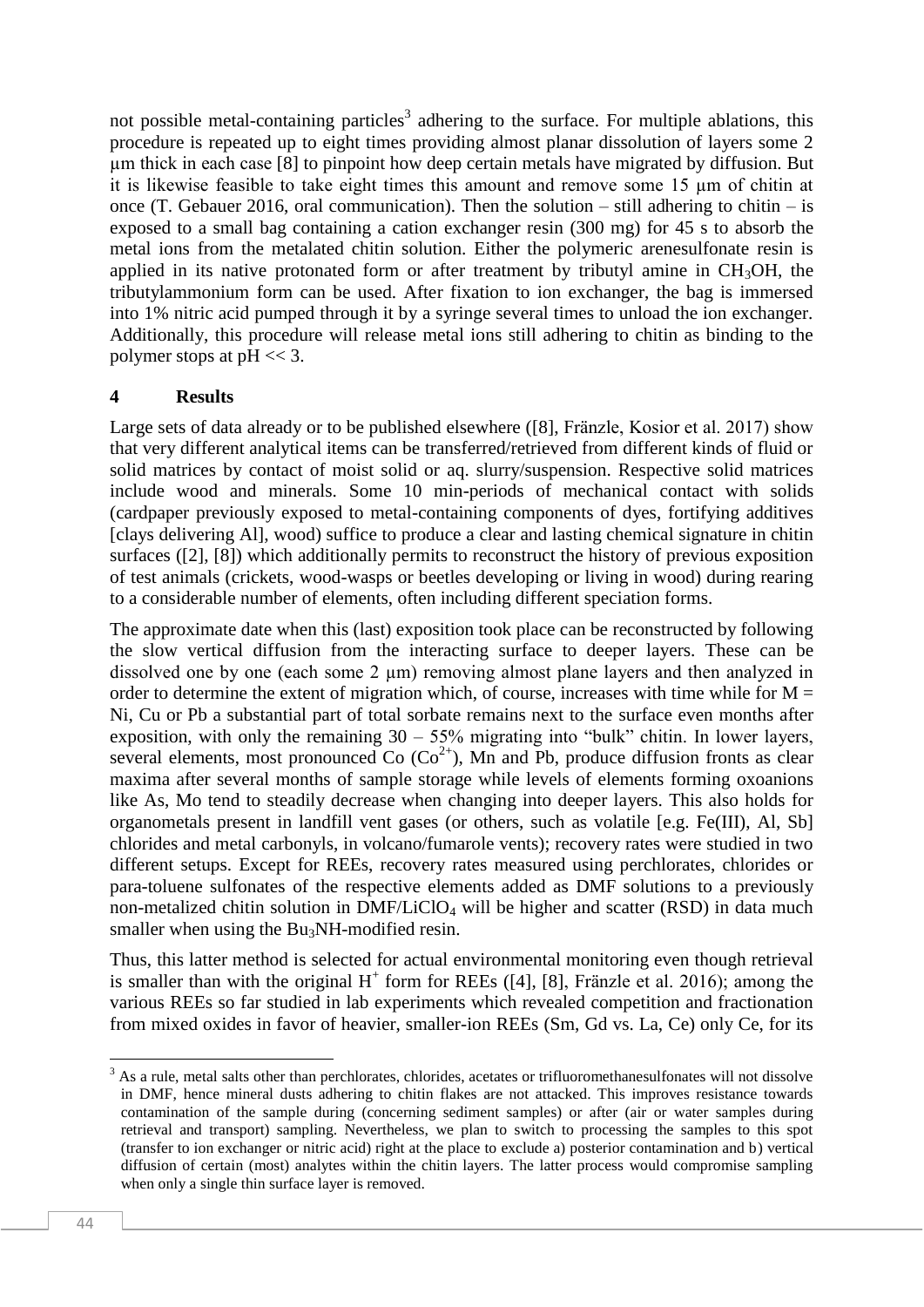being reasonably abundant in common soil samples, has been studied in our environmental samples so far. In DMF/Li<sup>+</sup> solutions of chitin citrate can cleave complexation of Ce (but not trivalent Sm, Eu, or Yb) to chitin, agreeing with studies of ligands effects observed in chitinbased extraction of mixed REE-, LaSrCoFe- and Ni/REE oxides with ligand-free<sup>4</sup> and loaded aq. chitin suspensions. Back-exchange using dilute aqueous acid will recover the metal ions and render them in a form useful for ICP-MS- or ICP-OES analysis.

# **4.1 Sorption and Photosorption**

1

By and large, sorption equilibrium is reached within 10 min, except if there are high levels of humic acids, whereas other ligands to be found in soil liquids or forest waters do not influence either the maximum amount to be bound or the kinetics. Upon prolonged exposition, uranium (probably  $UO_2^{2+}$ ) and  $Ag^+$  are adsorbed much beyond primary equilibrium, given that there is light shining on the chitin samples. This indicates photochemical deposition of either element, Ag probably as metal nanoparticles, uranium as  $UO<sub>2</sub>$ . Binding capacities of ground chitin are some  $35 - 40 \mu M/g DM$  for most di- and trivalent ions.

## **4.2 Animal-Friendly Ways of Sampling: Implications for Selection of Possible Test Animals**



*Source: Photo courtesy of A. Bauer 2013 Fig. 4: Time-zero check of a field cricket (Gryllus assimilis) by the method described in text*

<sup>4</sup> The ligands selected (glycinate, citrate, hydroxamates, humic acids) and their concentrations were meant to simulate soil solutions under different kinds of vegetation.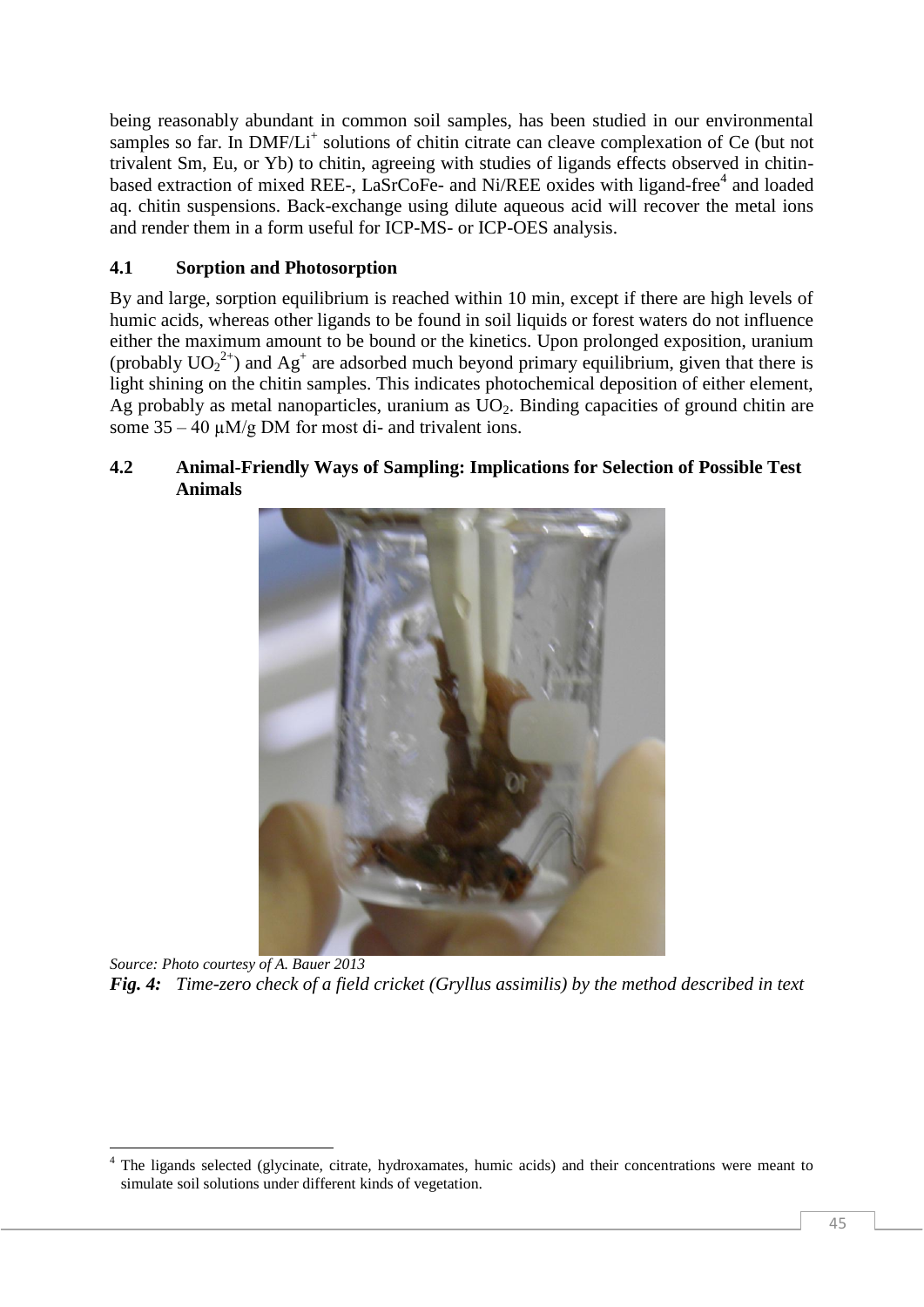

*Source: Photo courtesy of S. Fränzle 2013*

Just a thin layer of chitin is dissolved from the carapace **without harming the animal**<sup>5</sup> which is reversibly immobilized by cooling to  $T \approx 0^{\circ}C$ . With the crickets, many specimens were observed moving with their lower abdomina in permanent contact with the model sediment consisting of silica powder for chromatographic purposes and ground minerals or insoluble salts added to it in concentrations selected to represent "Dutch List" intervention levels; these amounts could be readily identified. Although different crickets were observed to differ considerably in self-cleaning activities, the results would be highly reproducible.

## **5 Discussion**

Living arthropods are versatile in chitin-based biomonitoring and can inhabit very diverse habitats and biocoenoses where neither plants (including mosses) nor vertebrates would persist for long or even reproduce. Yet, unless for very specific sites offering the only affluent nutrient sources around, like "black smokers" in the deep ocean, they are unlikely to keep

**.** 

*Fig. 5: Field cricket in a microterrarium dwelling on moist silica doped with metal salts or ground minerals at levels of several 100 µg/g. The red color is due to photographic flash.*

 $<sup>5</sup>$  At least if you (can) avoid getting the solvent into tracheae</sup>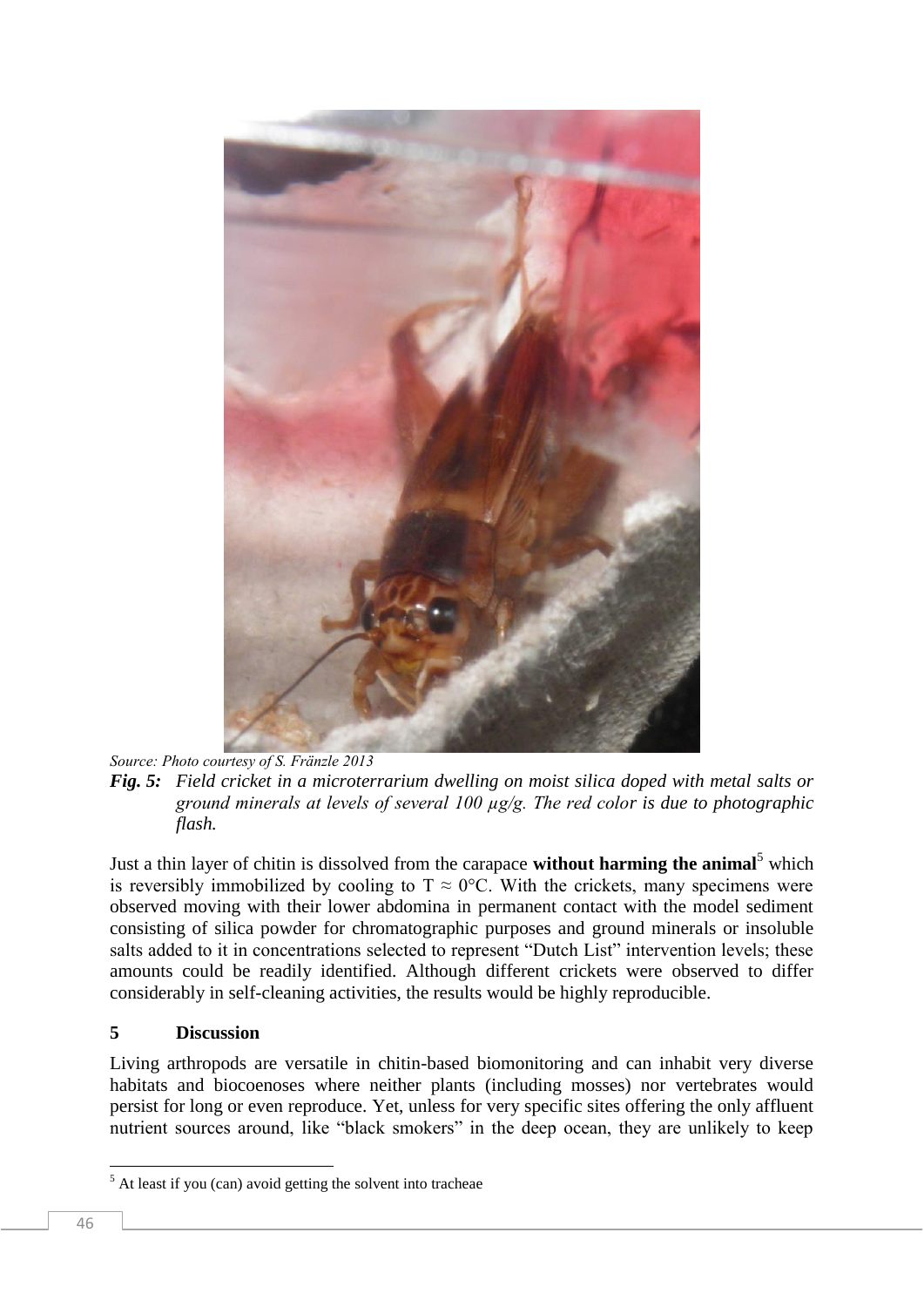close to sites where there is some high load in analytes/pollutants; moreover, they might either flee from or succumb to (even if kept in cages, terrariums or tanks for limited, well-defined periods of time) high levels of pollutants. Accordingly, the most critical sites cannot be measured despite the fact that chitin is a most versatile sorbent. Hence, the author has changed his original attitude, shaped by biomonitoring concepts, towards using chitin samples attached to inorganic supports which can be freely placed almost regardless of local conditions far beyond those required for arthropod survival. Due to low background levels submarine freshwater springs (typically rich in Fe), "black smoker" sites could be detected and investigated in the same manner. By comparison among chitin attached to the outer surface of submersibles, an improved understanding of chemical transport supporting the local biocoenosis can be achieved, like in terrestrial and bog environments, then e.g. using airborne sampling devices (shown in Fig. 6 and 7).



#### *Source: Own*

*Fig. 6: Chitin sampling of components of fluids and a method for direct removal to sampling device. The grey curve (bottom) may represent a cation exchanger resin. After binding to the resin, back-elution is affected by 1%-nitric acid and the sample is directly taken to ICP-MS.*

### **6 ROV Technologies to Dislocate Chitin for Sampling (Status and Outlook)**

Accepting grafted chitin to be superior in applicability and reproducibility of results to living, freely swimming or flying or crawling animals means one must design vehicles to get the sampling sheets to the area/sites to be investigated, usually ROVs for reasons soon to be described. The sampling device must remain at the spot just until equilibrium is reached ( $\approx 10$ ) minutes), then withdrawing the sampler carrier and returning to the starting site or (more conveniently) moving to another sampling site within one mission. At the present state of technical development, remote control still must be considered superior to operating some fully autonomous systems, whether being airborne, moving on solid ground or water or being a submersible. Possible designs are shown here, one meant for sampling metal contents of leaf litter, topsoil, other soft sediments (penetrating into an anoxic submerged layer in a controlled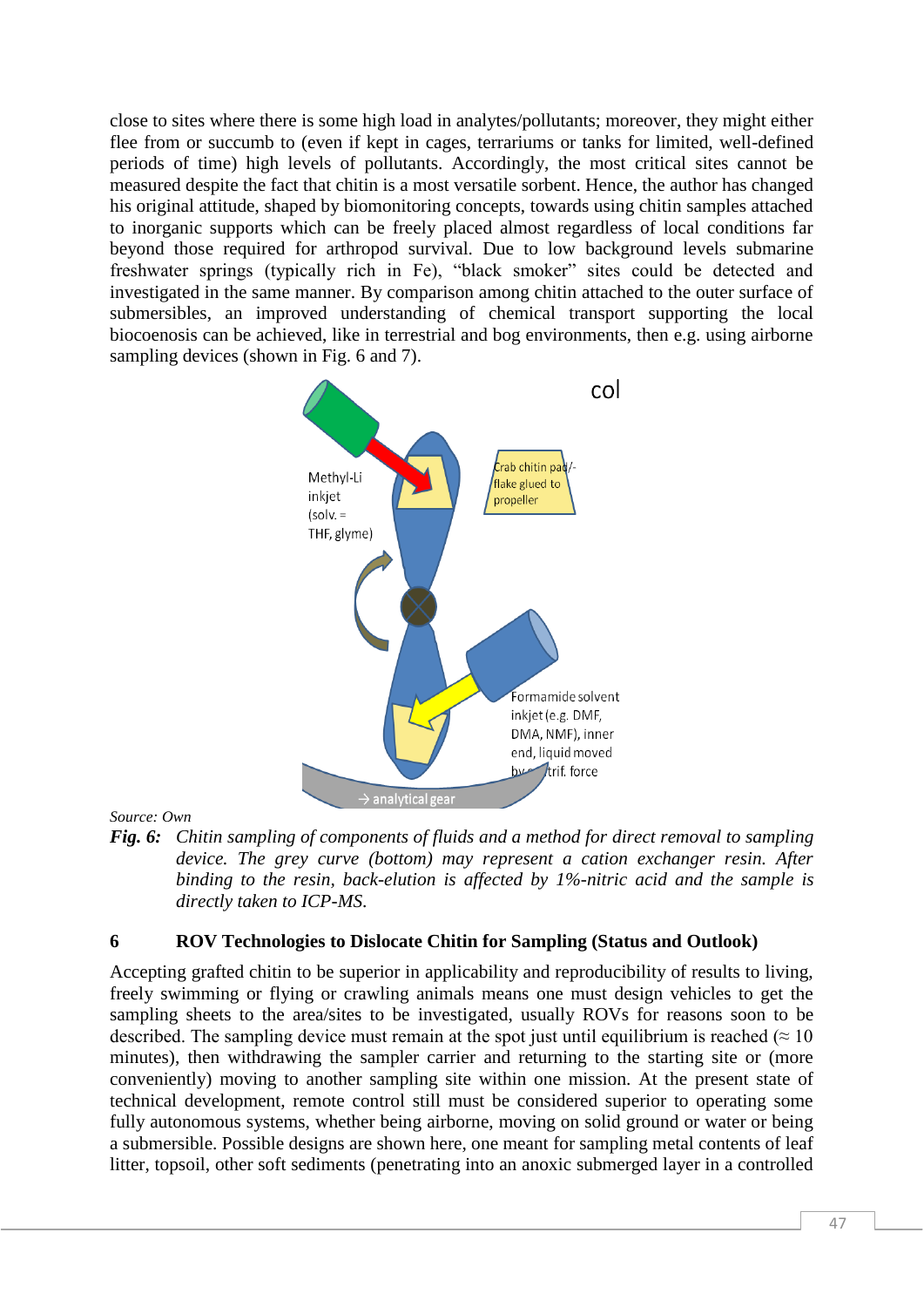fashion) and (shallow) water, while the other (fixed to some propeller) should bind analytes from air or water directly.



Modified quadrocopter: by tilting all four rotors, uplift for vertical take-off is produced whereas changes of flight direction depend on applied power. Four poles driven by toothwheels (orange) poke into water or soft sediment  $\rightarrow$  4\*2 samples/flight mission. Yellow: grafted chitin

#### *Source: Own*

*Fig. 7: A multicopter drone equipped with stacked wings for more efficient (slow) horizontal flight in between sampling sites. Chitin flakes are fixed to (covers of) retractable poles to be inserted into water or/and soft sediment one by one. Moving front wheels and aft ski towards each other assists re-take-off of plane. The device is kept at one sampling site for some 10 min until equilibrium of chitin adsorption is reached.*

### **Conclusion**

Chitin is a very useful and affordable  $6$  sorbent material for purposes of environmental analysis. Comparative studies in rivers/creeks, their underlying sediments and mining sites in Mongolia showed, in full accord with the expectations and the fact that chitin does bind the metal ions by complexation and thus does probe their respective chemical potentials, that adsorption from water samples ( $pH = 5.5-7.6$ ) and underneath sediment give almost identical values in still or slowly running waters, with the highest Al readings over/in a clayey river bed (lower Tuul R.) and Cu maxima in runoff waters of a copper mine near Erdenet.

### **Literature**

[1] AKKAYA, G.; UZUN, I.; GÜZEL, F.: Kinetics of the adsorption of reactive dyes of chitin. *Dyes Pigm*. 2007, Vol. 73, pp. 168–77.

1

 $6$  The otherwise most costly part of the sample analytical procedure, that is sample digestion, is not necessary; a single test kit will buy just a few  $\epsilon$ -ct.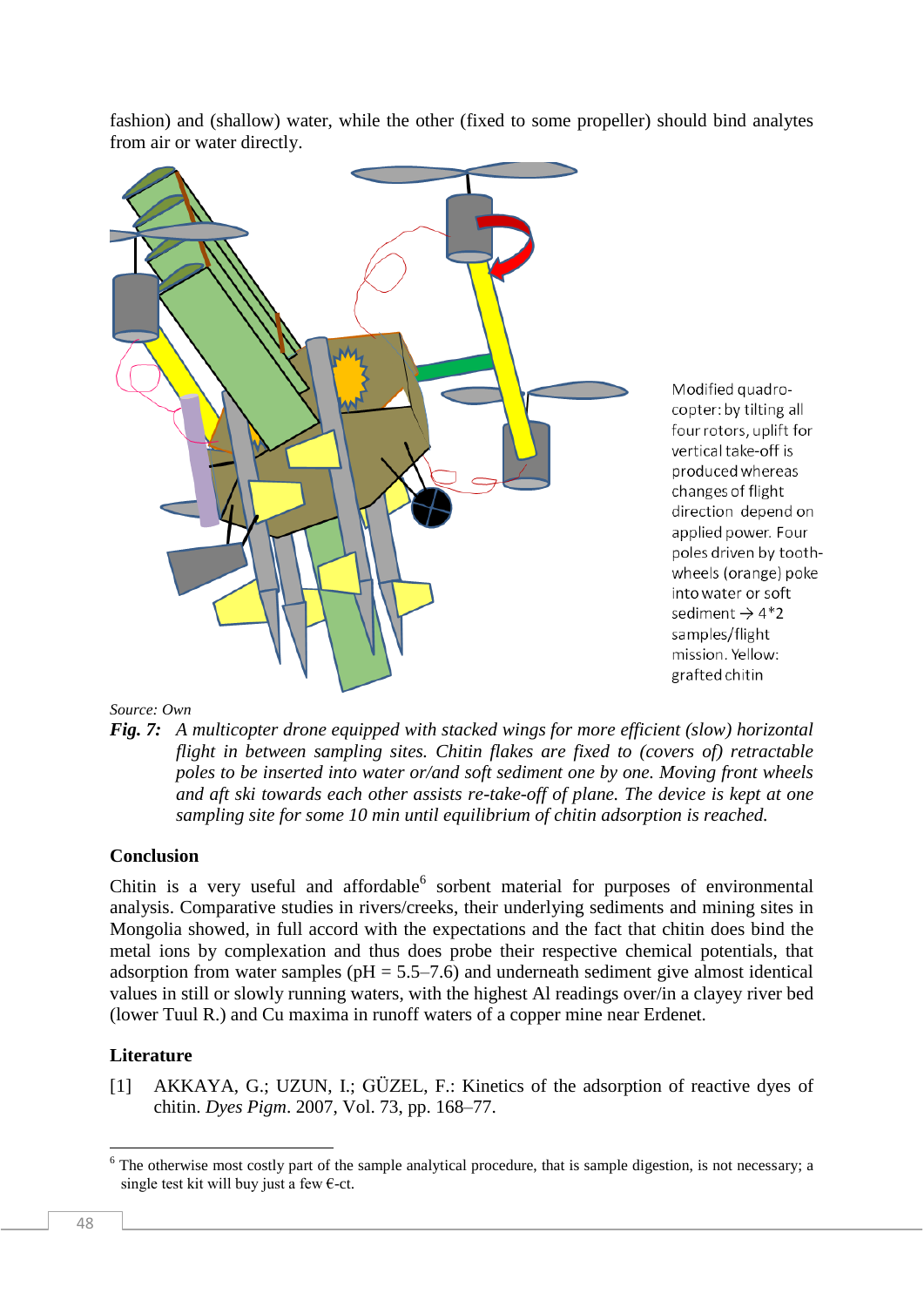- [2] BAUER, A.: Master thesis; IHI Zittau, 2014.
- [3] CRISAFULLY, R.; MILHOME, M. A.; CAVALCANTE, R. M.; SILVEIRA, E. R.; De KEUKELEIRE, D.; NASCIMENTO, R. F.: Removal of some polycyclic aromatic haydrocarbons from petrochemical wastewater using low-cost adsorbents of natural origin. *Bioresour Technol*. 2008, Vol. 99, pp. 4515–4518.
- [4] ERLER, M.: Bachelor thesis; Univ. of Applied Sciences Zittau/Görlitz, 2016.
- [5] FELDMANN, J.: Determination of Ni(CO)<sub>4</sub>, Fe(CO)<sub>5</sub>, Mo(CO)<sub>6</sub>, and W(CO)<sub>6</sub> in sewage gas by using cryotrapping gas chromatography inductively coupled plasma mass spectrometry. *J Environ Monit*. 1999, Vol. 1, pp. 33–37.
- [6] FELDMANN, J.; CULLEN, W. R.: Occurrence of volatile transition compounds in landfill gas: Synthesis of molybdenum and tungsten carbonyls in the environment. *Environ Sci Technol*. 1997, Vol. 31, pp. 2125–2129.
- [7] FRÄNZLE, S.: Adsorption to chitin a viable and organism-protecting method for biomonitoring metals present in different environmental compartments getting contacted with arthropods. *Annali di Botanica*. 2015, Vol. 148, pp. 413–422.
- [8] GEBAUER, T.: Master thesis; IHI Zittau, 2016.
- [9] HOPKIN, S. P.: *Ecophysiology of Metals in terrestrial Invertebrates*. Elsevier, London and New York, 1989.
- [10] IRGOLIC, K. J.: Arsenic in the environment. In: Xavier, A. V. (ed.): *Frontiers in bioinorganic Chemistry*. 1986, VCH, Weinheim.
- [11] MILHOME, M. A. L.; De KEUKELEIRE, D.; RIBEIRO, J. P.; NASCIMENTO, R. F.; CARVALHO, T. V.; QUEIROZ, D. C.: Removal of phenol and conventional pollutants from aqueous affluent by chitosan and chitin. *Quimica Nova*. 2009, Vol. 32, No. 8.
- [12] MOATTAR, F.; HAYERIPOUR, S.: Application of chitin and zeolite absorbents for treatment of low level radioactive wastes. *Intern J Environ Sci Tech*. 2004, Vol. 1, pp. 45–50.
- [13] MUZZARELLI, R. A. A.: Uptake of nitrosyl 106-Ruthenium on chitin and chitosan from waste solutions and polluted seawater. *Wat Res*. 1970, Vol. 4, pp. 451–455.
- [14] MUZZARELLI, R. A. A.: *Natural Chelating Polymers*. Pergamon, New York, 1973.
- [15] PINTO, P. X.; AL-ABED, S. R.; REISMAN, D. J.: Biosorption of heavy metals from mining-influenced water onto chitin products. *Chem Engin J*. 2011, Vol. 166, pp. 1002– 1009.
- [16] P'LISKO, E. A.; NUD'GA, L. A.; DANILOV, S. N.: Chitin and its chemical transformations. *Russ Chem Rev*. 1977, Vol. 46, pp. 1470–1487.
- [17] WAGNER, G. P.; LO, J.; LAINE, R.; ALMEDER, M.: Chitin in the epidermal cuticle of a vertebrate (Paralipophrys trigloides, Blenniidae, Teleostei). *Experientia*. 1993, Vol. 49, pp. 317–319.